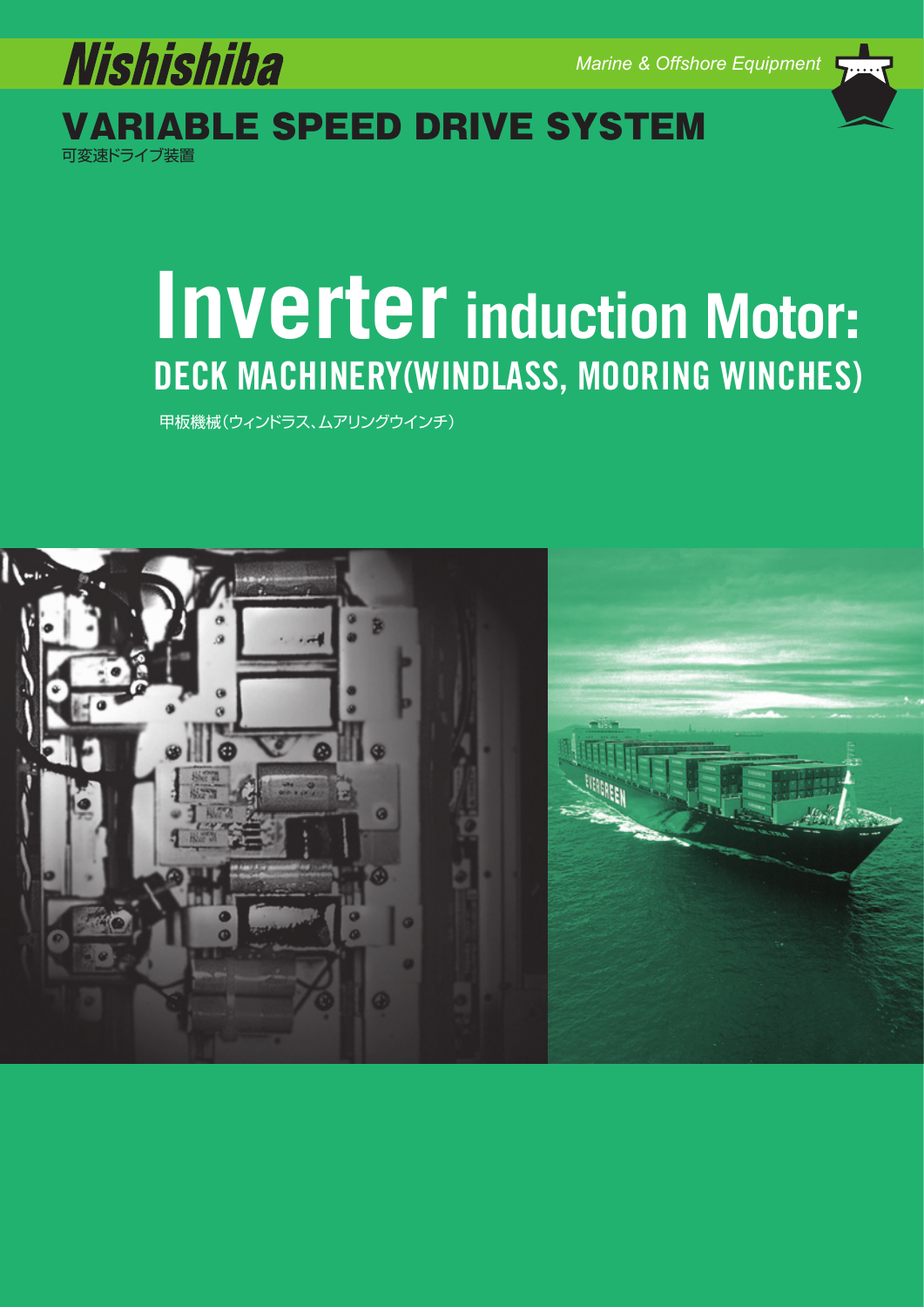## **CONTENTS**

| STANDARD 2 |  |
|------------|--|
|            |  |

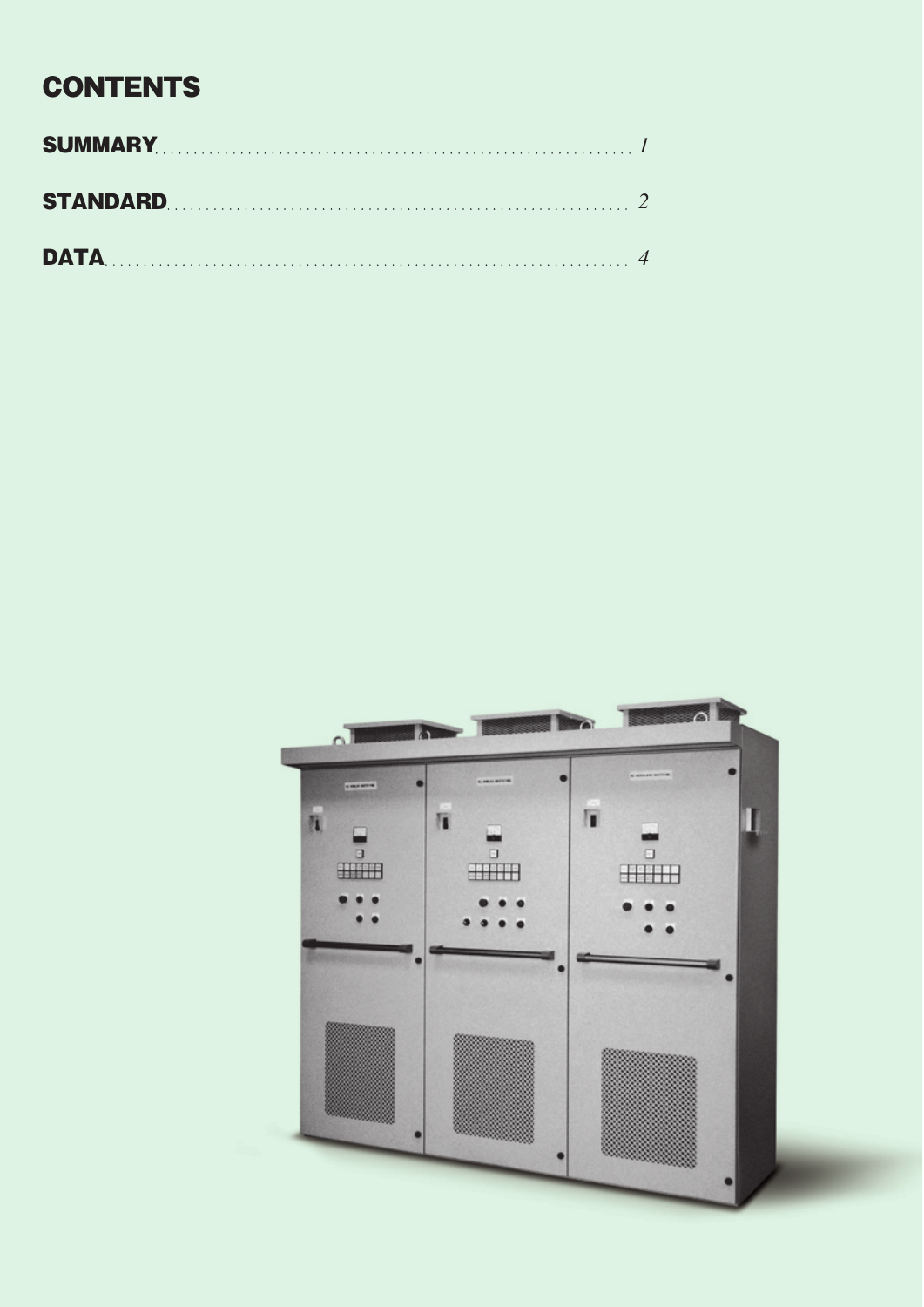#### **GENERAL**

## **Nishishiba**

Nishishiba proposes the variable speed electric drive system with inverter to comfort enviromental and people.

The features compared with hydraulic system are, as follows;

西芝は、環境と人に優しいインバータ式可変速電動ドライブシステムを提案します。 油圧駆動に比べ、次の特徴を備えています。

### **FEATURE ままり 特 長**

#### 1.High reliability The drive system consists of fully electric equipments.

#### 2.High efficiency

More than approx. 30% higher efficiency compared with hydraulic drive system.

#### 3.Treble high speed at light load The treble high speed operation is

provided at light load.

#### 4.Quick starting

Quick starting without idling required for hydraulic drive system.

#### 5.Maintenance free

Maintenance free without oil change and piping maintenance required for hydraulic drive system.

#### 6.Free location

Free location by using of electric cabling compare with hydraulic drive system.

- **1.高信頼性:** 電気系のみで構成されるので信頼性が高い。
- **2.高効率:**

油圧駆動方式に比べ、約30%以上の高効率 運転を実現。

- **3.軽負荷時の3倍速度運転:** 軽負荷時の3倍速度運転モードを準備。
- **4.クイックスタート:** 油圧駆動方式に要求される運転前の 暖気運転が不要。
- **5.メンテナンスフリー:** 油交換・配管のメンテナンス等が不要で メンテナンスフリーを実現。

#### **6.自由な配置計画:**

油圧駆動方式の油圧配管に代わって電気 配線となり自由度の高い配置が可能。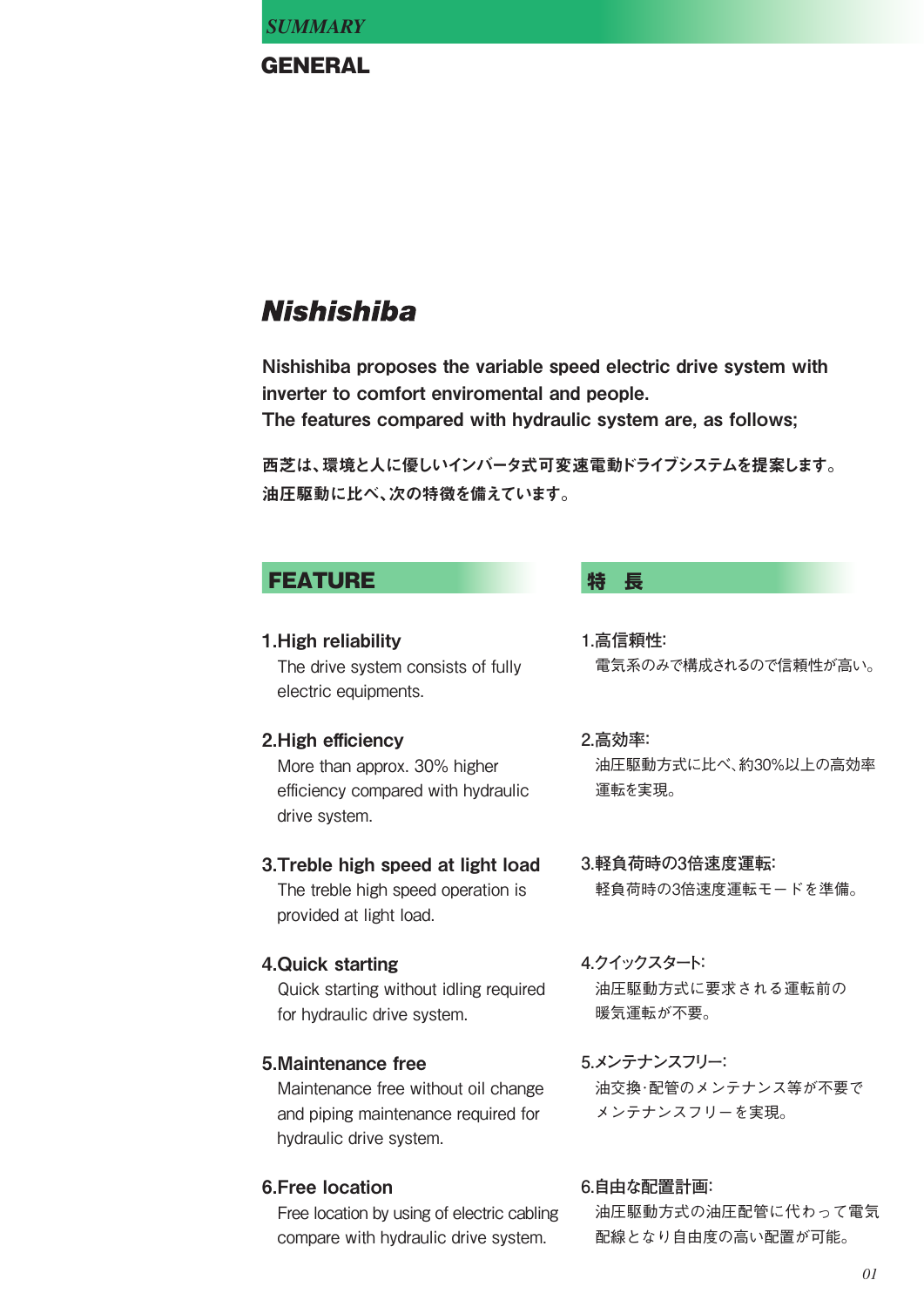### SYSTEM OUTPUT

| Output (kW)        | 30         | 37   | 45   | 55   | 75   | 90   | 110  | 132  |
|--------------------|------------|------|------|------|------|------|------|------|
| Speed (min-1)      | 800 / 2400 |      |      |      |      |      |      |      |
| Brake torque (N-m) | 600        | 1200 | 1200 | 1200 | 1400 | 2800 | 2800 | 2800 |

### STANDARD SPECIFICATION

Following table shows the standard specification. 下記の表は標準的な仕様を示しております。

#### **SYSTEM**

| <b>ITEM</b>          | <b>STANDARD SPECIFICATION</b>         | <b>OPTION</b>       |
|----------------------|---------------------------------------|---------------------|
| 1.Rule               | NK, ABS, BV, CCS, CR, DNV, GL, KR, LR | JG                  |
| 2. Ambient condition | $0 \sim 45$ °C                        |                     |
|                      | Relative humidity: 95% or less        |                     |
| 3.Source             | AC 440V 60Hz 3phases                  | AC380V 50Hz 3phases |
| 4.Rating             | 30 <sub>min</sub>                     |                     |

#### **MOTOR**

| <b>ITEM</b>         | <b>STANDARD SPECIFICATION</b>                | <b>OPTION</b> |
|---------------------|----------------------------------------------|---------------|
| 1.Type              | Induction motor with electric magnetic brake |               |
| 2. Ambient temp.    | $-25^{\circ}$ C ~45 $^{\circ}$ C (On deck)   |               |
| 3. Insulation class |                                              |               |
| 4. Enclosure        | <b>IP56</b><br>Deck water tight type         |               |
| 5.Cooling           | Self cooling<br>IC410                        |               |
| 6.Mounting          | IM3001 Horizontal with flange                |               |
| 7.Accessory         | Magnetic brake (Torque: More than 150%)      |               |
|                     | Speed sensor. Thermostat. Space heater       |               |

#### INVERTER

| <b>ITEM</b>        | <b>STANDARD SPECIFICATION</b>                             | <b>OPTION</b>     |
|--------------------|-----------------------------------------------------------|-------------------|
| 1.Type             | <b>Sinusoidal PWM control</b>                             |                   |
| 2. Ambient temp.   | $0 \sim 45^{\circ}$ C (In room)                           |                   |
| 3.Control          | Speed range: stepless $0 \sim 300\%$                      | Auto-tension mode |
|                    | Regenerative braking with resistor                        |                   |
| 4. Protection      | Current limit, Over current, Over voltage, Short circuit, |                   |
|                    | Under voltage.                                            |                   |
|                    | Electronics thermals for motor and resistor               |                   |
| 5.Enclosure        | IP22. Self standing                                       |                   |
| 6.Cooling          | <b>Forced ventilation</b>                                 |                   |
| <b>7.Accessory</b> | Space heater                                              |                   |

#### MASTER CONTROLLER

| <b>ITEM</b>         | <b>STANDARD SPECIFICATION</b>     | <b>OPTION</b>                    |
|---------------------|-----------------------------------|----------------------------------|
| 1.Type              | Single handle with spring return  | Double handle with spring return |
| 2. Ambient temp.    | $-25 \sim 45^{\circ}$ C (On deck) |                                  |
| 3. Enclosure        | IP56 Deck water tight type        |                                  |
| 4. Assembled device | Em'cy stop button                 | Mode selector switch             |
|                     | Off interlock mechanism           | Indication lamp                  |
|                     | Start/stop switch                 | <b>Torquemeter</b>               |
| 5.Accessory         | Space heater                      |                                  |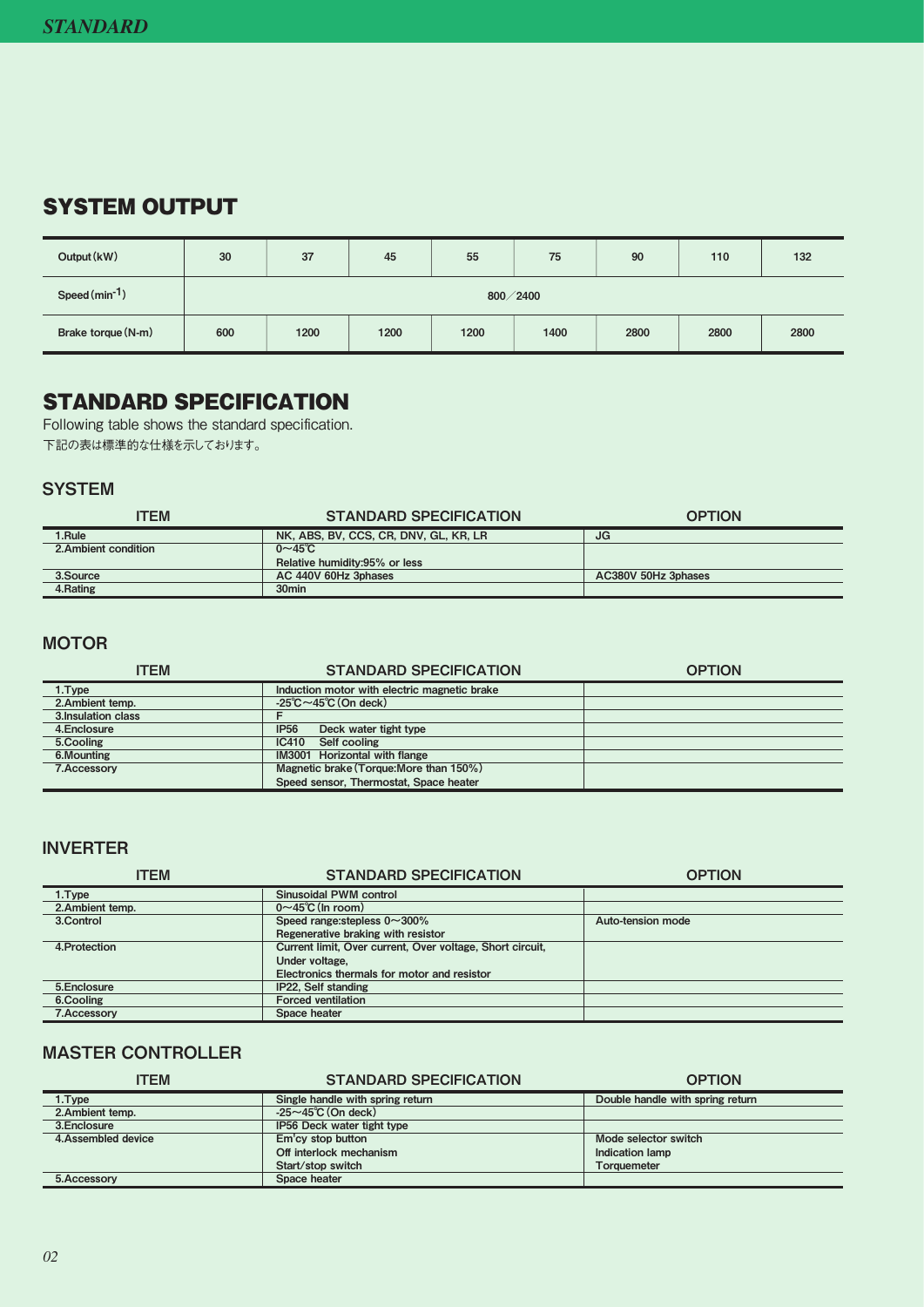| 項目           | 標準仕様                                  | オプション          |
|--------------|---------------------------------------|----------------|
| 1.適用規則       | NK, ABS, BV, CCS, CR, DNV, GL, KR, LR | <b>JG</b>      |
| 2.周囲条件       | 温度 0~45℃                              |                |
|              | 相対湿度 95%以下                            |                |
| 3.電源<br>4.定格 | AC440V 60Hz 3相                        | AC380V 50Hz 3相 |
|              | 30分                                   |                |

#### 電動機

| 項目     | 標準仕様               | オプション |
|--------|--------------------|-------|
| 1.形式   | 電磁ブレーキ付き三相誘導電動機    |       |
| 2.周囲温度 | -25℃~45℃ (甲板上設置)   |       |
| 3.絶縁種別 | F種                 |       |
| 4.外被構造 | 甲板防水形 IP56         |       |
| 5.冷却方式 | 自己通風 IC410         |       |
| 6.取付方式 | 横形フランジ取付 IM3001    |       |
| 7.付属品  | 電磁ブレーキ(トルク:150%以上) |       |
|        | 速度センサー             |       |
|        | サーモスタット            |       |
|        | スペースヒータ            |       |

インバータ

| 項目     | 標準仕様                | オプション       |
|--------|---------------------|-------------|
| 1.形式   | 正弦波 PWM             |             |
| 2.周囲温度 | 0~45℃ (室内設置)        |             |
| 3.制御仕様 | 速度制御範囲:ステップレス0~300% | オートテンションモード |
|        | 抵抗回生制動              |             |
| 4.保護   | 電流制限、過電流、過電圧、短絡、    |             |
|        | 不足電圧                |             |
|        | 電子サーマル過負荷(電動機、抵抗器)  |             |
| 5.外被構造 | 保護防滴形 IP22、自立形      |             |
| 6.冷却方式 | 強制通風                |             |
| 7.付属品  | スペースヒータ             |             |

マスターコントローラ

| 項目     | 標準仕様               | オプション             |
|--------|--------------------|-------------------|
| 1.形式   | スプリングリターン式シングルハンドル | スプリングリターン式ダブルハンドル |
| 2.周囲温度 | -25℃~45℃ (甲板上設置)   |                   |
| 3.外被構造 | IP56 甲板防水形         |                   |
| 4.取付器具 | 非常停止押釦             | モード切換スイッチ         |
|        | オフインターロック機構        | 表示灯               |
|        | 運転/停止スイッチ          | トルクメータ            |
| 5.付属品  | スペースヒータ            |                   |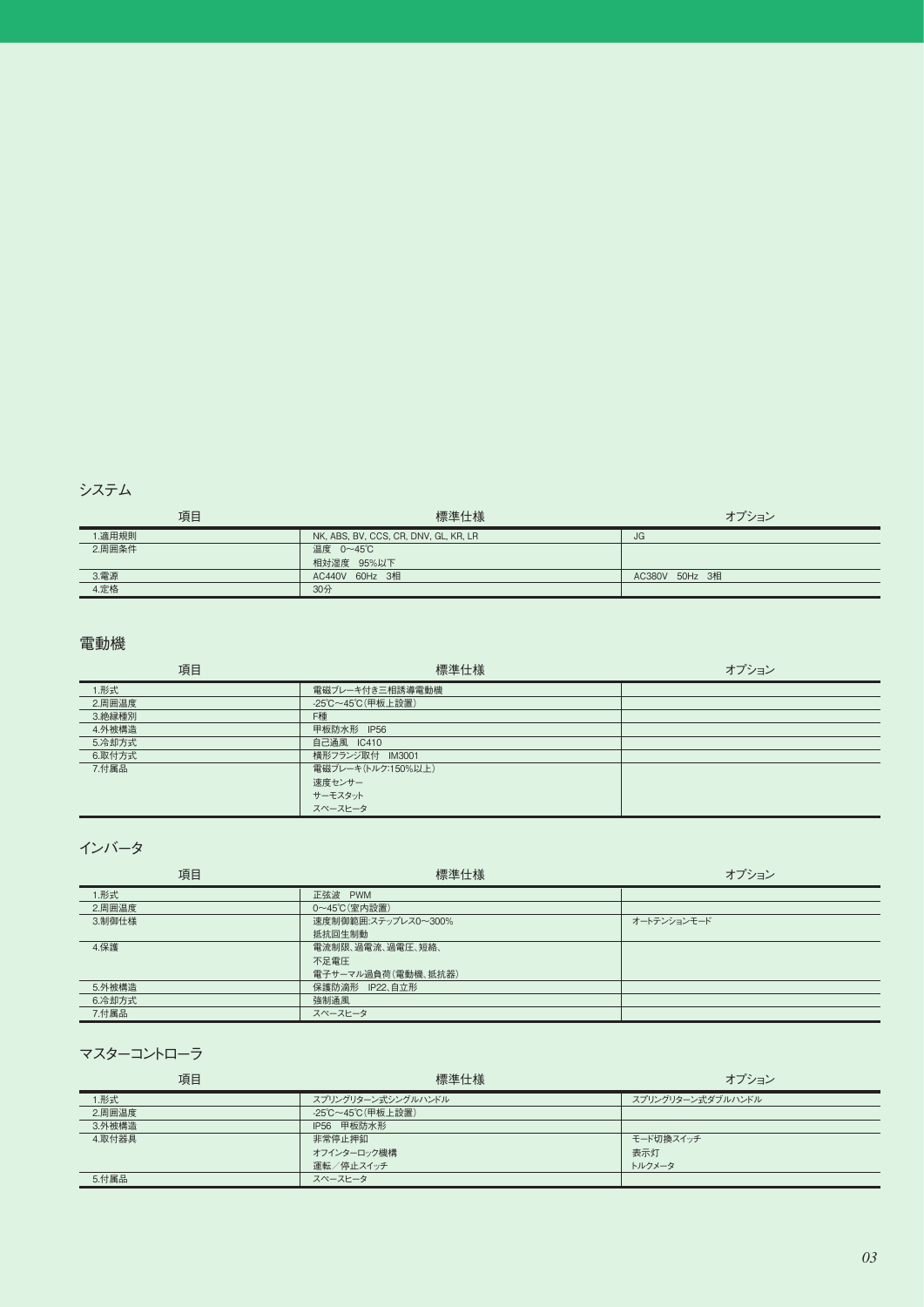#### CONFIGURATION AND CHARACTERISTIC

#### **Configuration**

The following figure shows the single line diagram of the control panel. 下図は制御盤の主回路構成を示します。



The control panel consists of inverter unit, transistor for regenerative braking, and circuit for magnetic brake.

The motor speed with stepless is controlled by output frequency of inverter.

The reverse power at deceleration is absorbed by resistor.

制御盤は交流主回路、インバータユニット、制動用トランジスタ及びブレーキ回路で構成されます。

電動運転は、インバータの出力を任意の周波数に制御し、電動機の速度をステップレスで運転します。

減速時に発生する逆電力は制動抵抗で吸収します。

#### **Characteristic** Speed-torque characteristic 回転速度––トルク特性

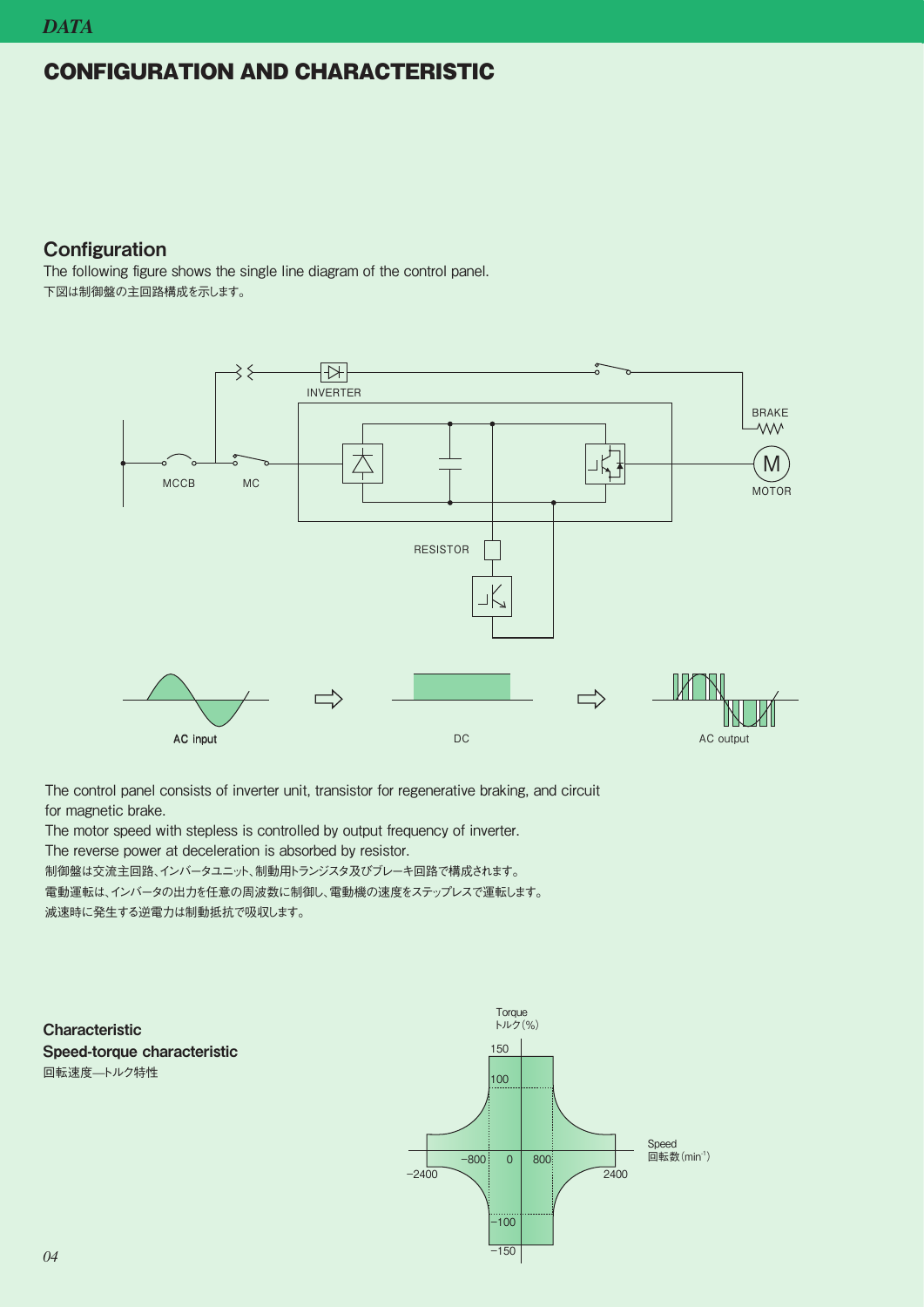#### **CONFIGURATION**

#### **●**Electoronics thermal

The over duty at acceleration and braking are protected by the electronics thermal detection installed in the inverter unit.

#### **●**Torque limit control

The torque at acceleration and deceleration are limited at 150% constant.

#### **●**Regenerative braking

At stopping operation, the motor speed is decelerated until the 1Hz of the rated speed by regenerative braking to reduce mechanical shock, and then the magnetic brake is activated.

#### **●**Auto-tension mode(Option)

Autotension mode is available, as option.

#### **●電子サーマル** 加速及び制動時の過負荷は、インバータユニット内に 装備された電子サーマルで保護します。

#### **●トルク制限**

電動機の加速及び減速トルクは150%一定トルクに 制限します。

#### **●回生制動**

停止時は機械的な衝撃を軽減するために、1Hzまで 回生制動で減速した後、電磁ブレーキが作動します。

**●オートテンション運転(オプション)** オートテンション運転も行えます。